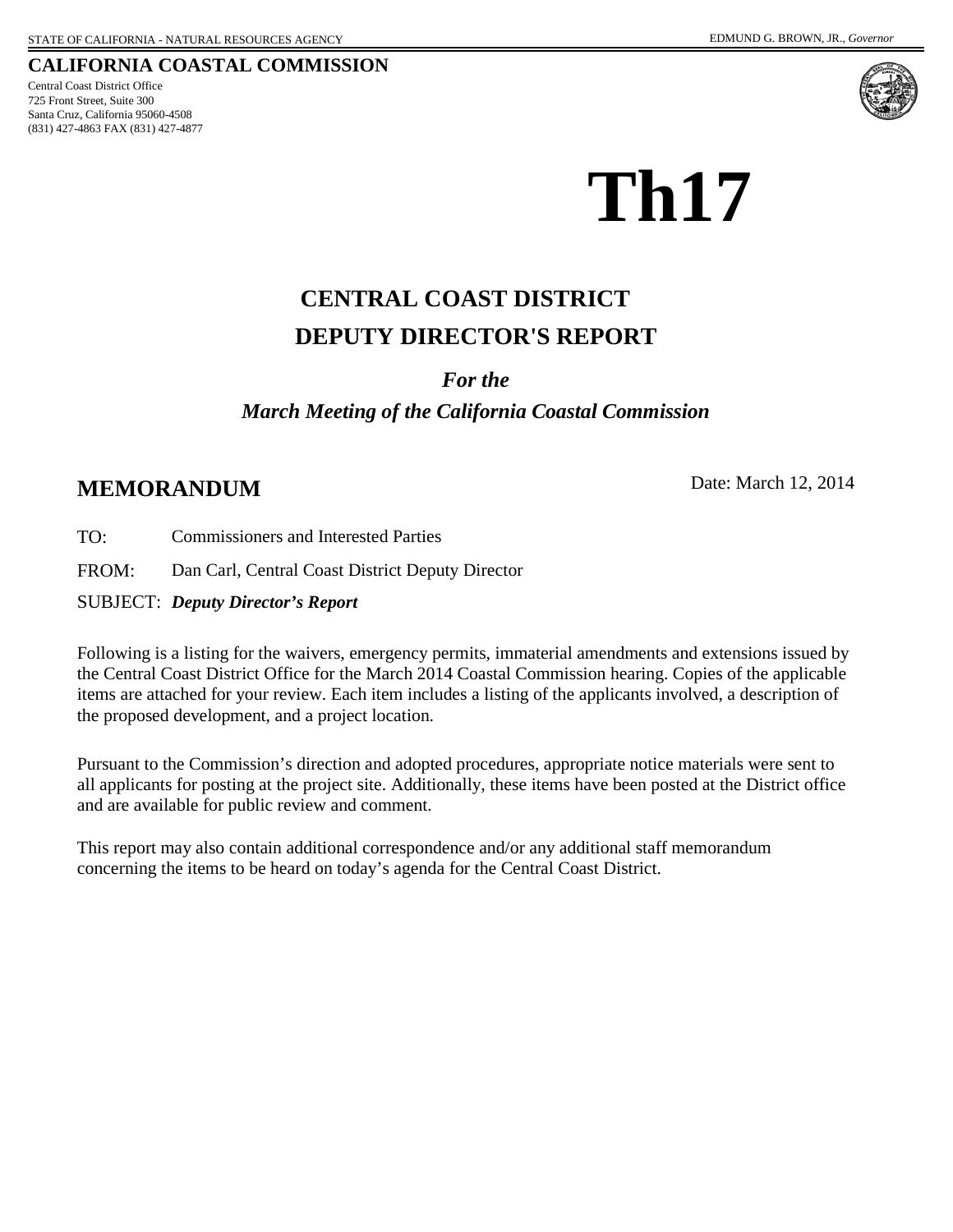# *DETAIL OF ATTACHED MATERIALS*

## *REPORT OF DE MINIMIS WAIVERS*

The Executive Director has determined that the following developments do not require a coastal development permit pursuant to Section 30624.7 of the California Coastal Act of 1976.

| <b>Applicant</b>                                                       | <b>Project Description</b>                                                                                                                                                                                                                   | <b>Project Location</b>                                                                                                                                           |
|------------------------------------------------------------------------|----------------------------------------------------------------------------------------------------------------------------------------------------------------------------------------------------------------------------------------------|-------------------------------------------------------------------------------------------------------------------------------------------------------------------|
| $3-13-1175-W$<br>City of Pacific Grove,<br>Attn: Mike Zimmer           | Installation of (temporary) symbolic fencing<br>(low post and cable) and educational signage<br>to prevent harm/harassment of harbor seals<br>during the 2014 pupping season (February<br>through May 2014 only).                            | at various locations along the Pacific Grove<br>shoreline immediately adjacent to the Pacific<br>Grove Recreation Trail, Pacific Grove,<br><b>Monterey County</b> |
| 3-13-1295-W<br>San Jose State University<br><b>Research Foundation</b> | Two-year extension of a temporary 720<br>square foot mobile office building located<br>immediately adjacent to an existing Moss<br>Landing Marine Laboratories' (MLML)<br>building.                                                          | 7532 Sandholdt Road, Moss Landing,<br><b>Monterey County</b>                                                                                                      |
| 3-14-0444-W<br>City of Monterey                                        | Installation of a fat, oil and grease (FOG)<br>treatment system, including additional<br>decking to support three 250 gallon<br>hydro-mechanical grease interceptors, a<br>secondary containment system with alarm,<br>and related plumbing. | at Wharf No. 1, Monterey                                                                                                                                          |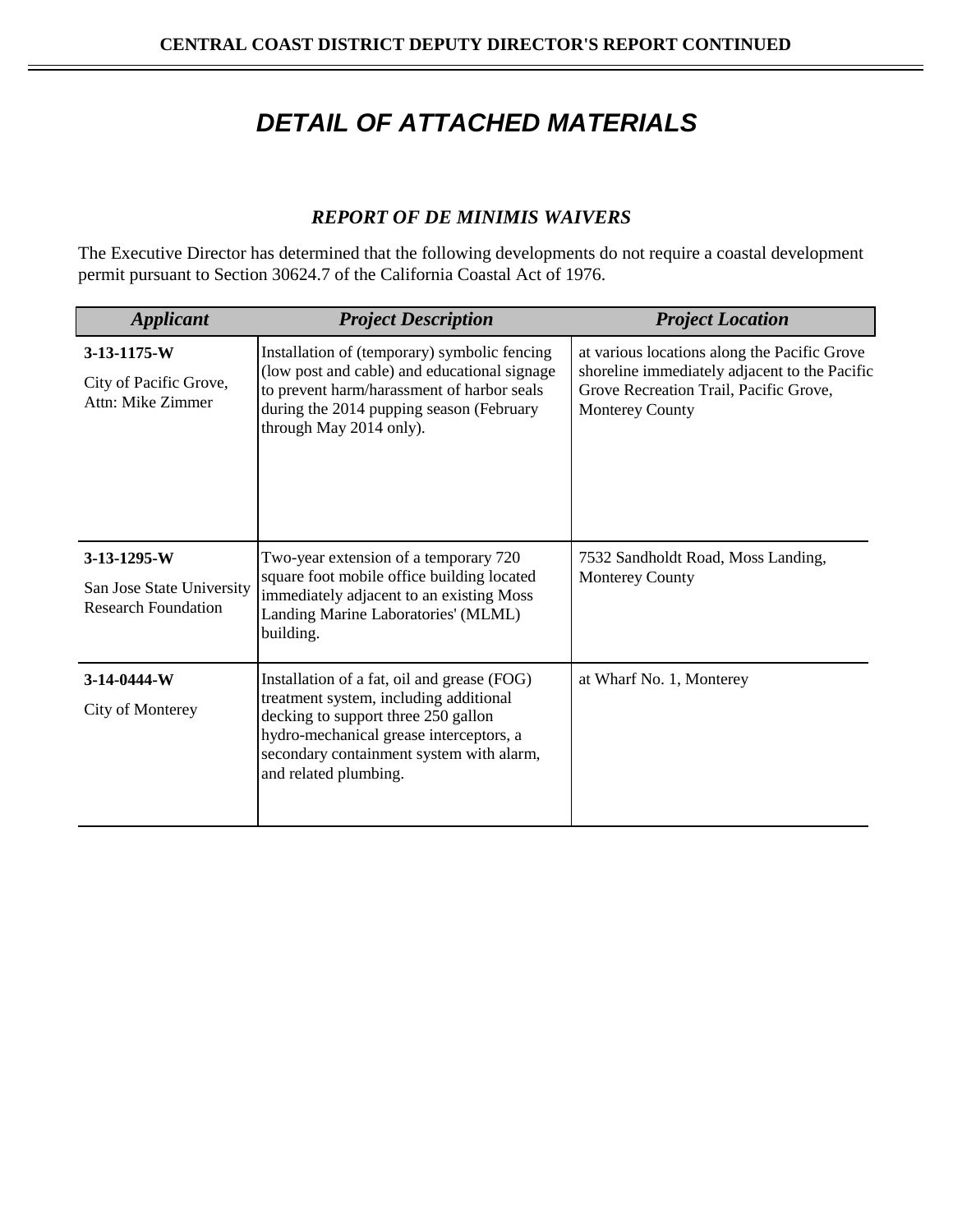#### *REPORT OF IMMATERIAL AMENDMENTS*

The Executive Director has determined that there are no changes in circumstances affecting the conformity of the subject development with the California Coastal Act of 1976. No objections to this determination have been received at this office. Therefore, the Executive Director grants the requested Immaterial Amendment, subject to the same conditions, if any, approved by the Commission.

| <b>Applicant</b>                                                                            | <b>Project Description</b>                                                                                                                                                                                                                                                                                                                                                                                                                                                                                                                                                                                                                                                                                                                                                                                                                                                                                                                                                                                                                                                                                                         | <b>Project Location</b>                                      |
|---------------------------------------------------------------------------------------------|------------------------------------------------------------------------------------------------------------------------------------------------------------------------------------------------------------------------------------------------------------------------------------------------------------------------------------------------------------------------------------------------------------------------------------------------------------------------------------------------------------------------------------------------------------------------------------------------------------------------------------------------------------------------------------------------------------------------------------------------------------------------------------------------------------------------------------------------------------------------------------------------------------------------------------------------------------------------------------------------------------------------------------------------------------------------------------------------------------------------------------|--------------------------------------------------------------|
| 3-08-038-A1<br>Port San Luis Harbor<br>District, Attn: Steve<br>McGrath, Harbor<br>Manager  | CDP 3-08-038 was originally approved by<br>the Coastal Commission on December 10,<br>2008 and authorized Port San Luis to dredge<br>and use for beach nourishment up to 250,000<br>cubic yards of sediment annually for five<br>years at the Port San Luis Harbor in the<br>unincorporated coastal community of Avila<br>Beach in San Luis Obispo County. CDP<br>3-08-038 would be amended to allow<br>dredging operations to continue for an<br>additional 5 years, until December 10, 2018.                                                                                                                                                                                                                                                                                                                                                                                                                                                                                                                                                                                                                                      | Port San Luis Harbor, Avila Beach, San Luis<br>Obispo County |
| 3-90-031-A2<br>City of Santa Cruz Public<br>Works Department, Attn:<br><b>Steve Wolfman</b> | CDP 3-90-031 was approved by the Coastal<br>Commission on November 15, 1990, and was<br>amended on April 10, 1992 (CDP<br>Amendment 3-90-031-A1). CDP 3-90-031<br>provided for the construction of Neary<br>Lagoon drainage improvements, including a<br>66" storm drain pipeline under Beach Street<br>and an outfall structure at Cowell Beach.<br>CDP 3-90-031-A1 provided for the<br>replacement and minor realignment of a<br>50-foot section of existing damaged seawall<br>located between the storm drain outlet and<br>the Municipal Wharf. The project site is<br>located on Cowell Beach, which is adjacent<br>to the Municipal Wharf, in the City of Santa<br>Cruz. CDP 3-90-031 would be amended to<br>include the placement of a temporary steel<br>plate directly in front of the outfall structure<br>at Cowell Beach. The 11' x 11' steel plate<br>would be placed over the outfall's opening<br>following cessation of the winter rains and<br>before Memorial Day, and would be removed<br>prior to the rainy season in preparation for<br>winter flows from Neary Lagoon through the<br>pipeline to the ocean. | Beach Street, Santa Cruz                                     |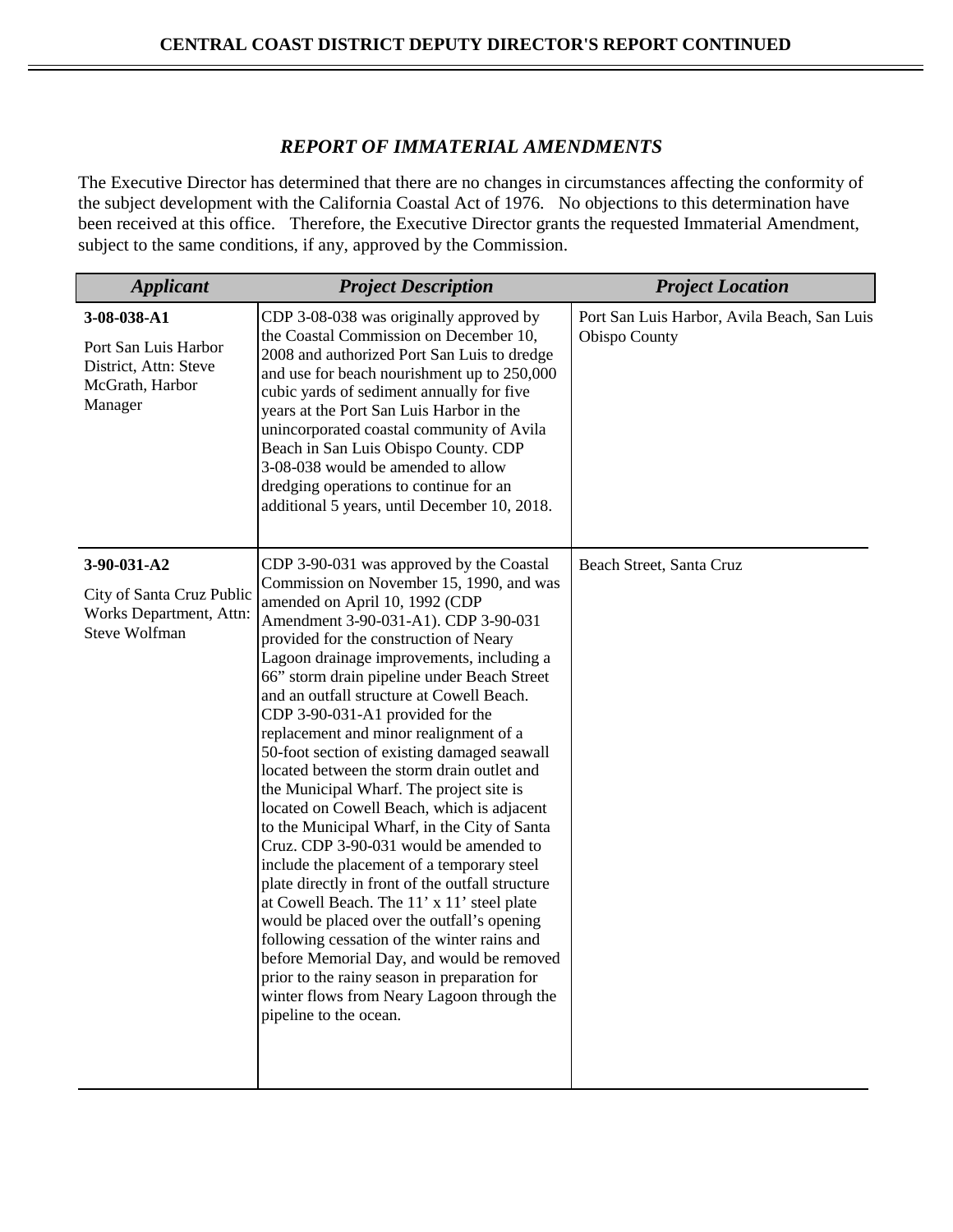**CENTRAL COAST DISTRICT OFFICE 725 FRONT STREET, SUITE 300 SANTA CRUZ, CA 95060 PHONE: (831) 427-4863 FAX: (831) 427-4877 WEB: WWW.COASTAL.CA.GOV**



# **NOTICE OF PROPOSED PERMIT WAIVER**

- **Date:** February 28, 2014
- **To:** All Interested Parties
- **From:** Madeline Cavalieri, Central Coast District Manager Mike Watson, Coastal Planner
- **Subject: Coastal Development Permit (CDP) Waiver 3-13-1175-W** Applicant: City of Pacific Grove

#### Proposed Development

Installation of (temporary) symbolic fencing (low post and cable) and educational signage to prevent harm / harassment of harbor seals during the 2014 pupping season (February through May 2014 only) at various locations along the Pacific Grove shoreline immediately adjacent to the Pacific Grove Recreation Trail, Pacific Grove, Monterey County.

#### Executive Director's Waiver Determination

Pursuant to Title 14, Section 13238 of the California Code of Regulations, and based on project plans and information submitted by the Applicant regarding the proposed development, the Executive Director of the California Coastal Commission hereby waives the requirement for a CDP for the following reasons:

The requested symbolic fencing and educational signing is necessary to educate the public on the presence and activities of a federally protected marine mammal – the spotted harbor seal. The harbor seals return to the Pacific Grove shoreline each year between February and May to give birth and "pup" the newborn seals on one area beach and in adjacent rocky coves. The proposed educational program is intended to prevent harm and harassment of the mother seals and their pups, consistent with the Marine Mammal Protection Act. The proposed fencing is also intended to manage access in order to minimize conflicts with the mammals and to prevent "flushing" of the seals during pupping, which could lead to mortality. The fencing will be removed at the end of May 2014 when the pupping season is complete. In sum, the proposed project will safeguard a federally protected marine mammal during pupping season, will not adversely impact coastal resources, and thus is consistent with the Coastal Act.

#### Coastal Commission Review Procedure

This waiver is not valid until the waiver has been reported to the Coastal Commission. This waiver is proposed to be reported to the Commission on Thursday, March 13, 2014, in Long Beach. If four Commissioners object to this waiver at that time, then the application shall be processed as a regular CDP application.

#### **If you have any questions about the proposal or wish to register an objection, please contact Mike Watson in the Central Coast District office.**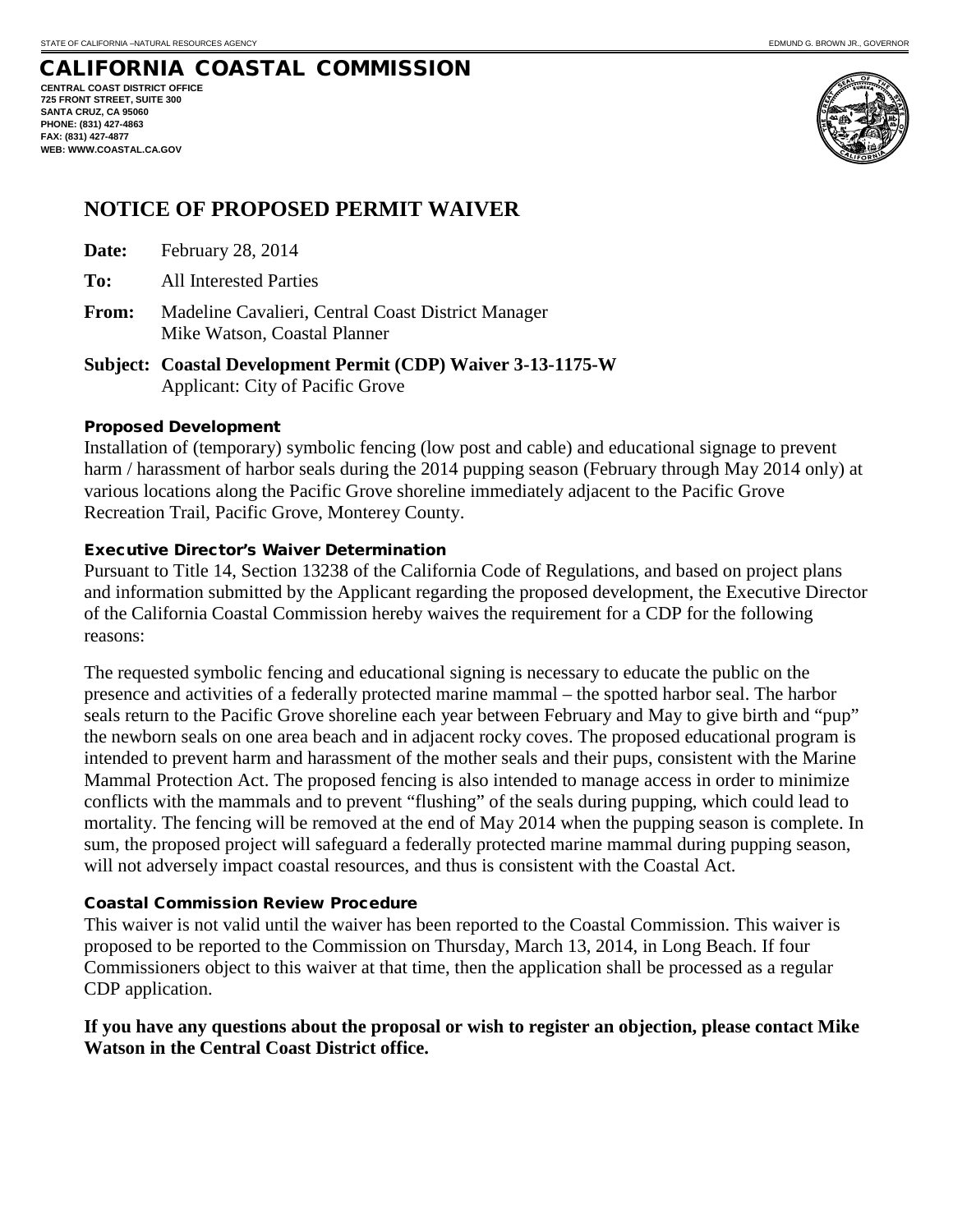#### Watson, Michael@Coastal

| Bill Kampe<br>kampe &bkampe@mindspring.com><br>Monday, March 03, 2014 11:23 AM<br>'Deirdre Whalen - NOAA Federal'; 'Paul Michel - NOAA Federal'; 'Bridget Hoover - NOAA<br>Federal'; 'Karen Grimmer - NOAA Federal'; 'Lisa Emanuelson - NOAA Affiliate'; Watson,<br>Michael@Coastal<br>Carl, Dan@Coastal; 'Thom Akeman'; 'Thomas Frutchey' |
|--------------------------------------------------------------------------------------------------------------------------------------------------------------------------------------------------------------------------------------------------------------------------------------------------------------------------------------------|
| RE: MBNMS Support of Harbor Seal Protection Efforts                                                                                                                                                                                                                                                                                        |
|                                                                                                                                                                                                                                                                                                                                            |

Hello Deirdre,

Thanks to you and to NOAA for sending this letter of support. While the focus of the dialog so far has been on how open we can maintain a very short section of the Pacific Grove shoreline, there are other aspects that I believe are important:

- Our interest is to act as good stewards for the natural resources of our shoreline, not only the scenic values
- The section in question is only about 3% of the publicly accessible shoreline in PG. The other 97% remains open to the public, and remains in our minds the finest shoreline among all California cities and parking is abundant there.
- From our experience last year, we actually see a heightened public awareness, increased visitation, and appreciation of the harbor seal pupping season and the importance of seal protection. On balance between maintaining access and increasing visitation and appreciation, the necessary fencing and protection measures actually improve the coastal experience.
- One of the original objectives of the Pacific Grove seal policy of 2007, and now the seal ordinance of 2013, was to protect and preserve access to Lovers Point beach. That beach is by far the most visited part of our coast. If seals are forced to try out that beach, we could lose the very segment of our coast that is most suitable for public use. That's why we are vigorous about protecting the much smaller beaches at 5<sup>th</sup> Street and 8<sup>th</sup> Street.
- While our BayNet volunteers can help protect pupping mothers, it is simply not possible to manage the vulnerable section without physical barriers. Even a very small number of intruders can completely disrupt the pupping and the care that the pups must receive from their mothers.
- The citizens of Pacific Grove, and the thousands of visitors that our BayNet volunteers encounter overwhelming support the measures we are taking.

Thanks again Deirdre. I know you are more than familiar with all of these aspects. I simply want to spell them out as broader context for our application.

Best regards, **Bill Kampe** Mayor, City of Pacific Grove 831-521-7936

From: Deirdre Whalen - NOAA Federal [mailto:deirdre.whalen@noaa.gov] Sent: Sunday, March 02, 2014 1:46 PM To: Paul Michel - NOAA Federal; Bridget Hoover - NOAA Federal; Karen Grimmer - NOAA Federal; Lisa Emanuelson -NOAA Affiliate; Michael Watson; Mayor Bill Kampe Cc: Dan Carl Subject: Fwd: MBNMS Support of Harbor Seal Protection Efforts

Paul, Bridget, Karen, Lisa, Mike Watson & Mayor Kampe: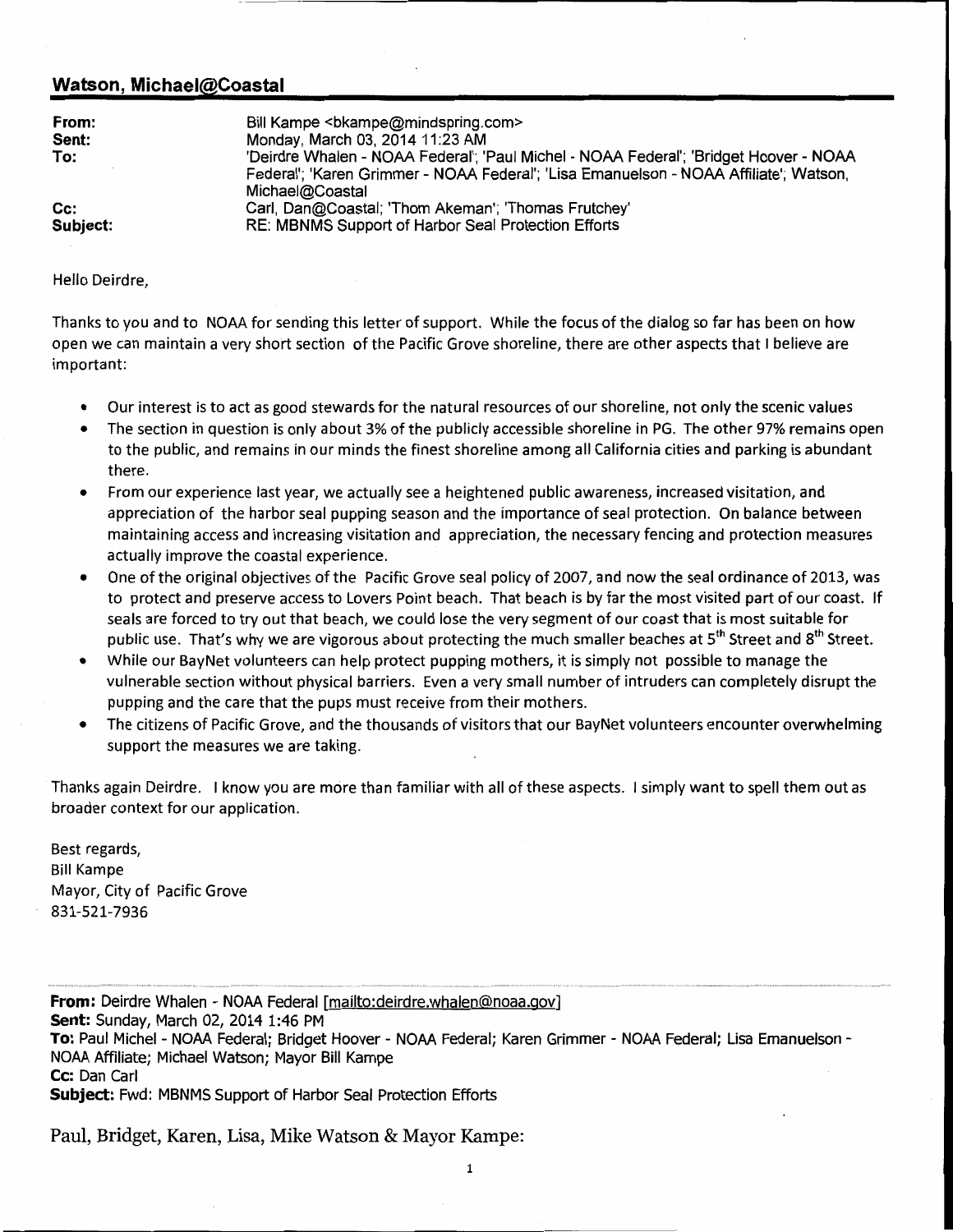Good afternoon. You'll remember I sent a letter of support for the PG seal project in November after a conference call with the CCC and a site visit with City staff. During those meetings, the CCC indicated that based upon the Coastal Act, there could be a mix of permanent & temporary fencing. My letter is attached here again, should you need it for your files.

I understand Sanctuary Staff had conversations with both CCC and the City late Friday afternoon to get an update on the permitting process. Dan, when we last spoke you indicated a De Minimus approval may be possible. For the sake of expediency, and to alleviate multiple side-conversations, could you please give us an update on the timing and path of CCC approval?

Thanks much. Deirdre

--------- Forwarded message ----------From: Deirdre Whalen - NOAA Federal <deirdre.whalen@noaa.gov> Date: Thu, Nov 7, 2013 at 6:08 PM Subject: MBNMS Support of Harbor Seal Protection Efforts To: Dan Carl <dcarl@coastal.ca.gov>, Mayor Bill Kampe <br/>bkampe@mindspring.com> Cc: Sarah Hardgrave <shardgrave@ci.pg.ca.us>, Michael Watson <mwatson@coastal.ca.gov>

Dear Dan,

Attached here is a letter outlining MBNMS support of the City of Pacific Grove's efforts to improve Harbor Seal protections in their community. Should you want to chat about it, please give me a call.

Best. Deirdre

Deirdre Whalen Government and Community Relations Coordinator NOAA- Monterey Bay National Marine Sanctuary P:  $831.647.4207$ E: deirdre.whalen@noaa.gov

Would you like to see more of "Your Sanctuary"? https://www.youtube.com/playlist?list=PL22D067D179395D12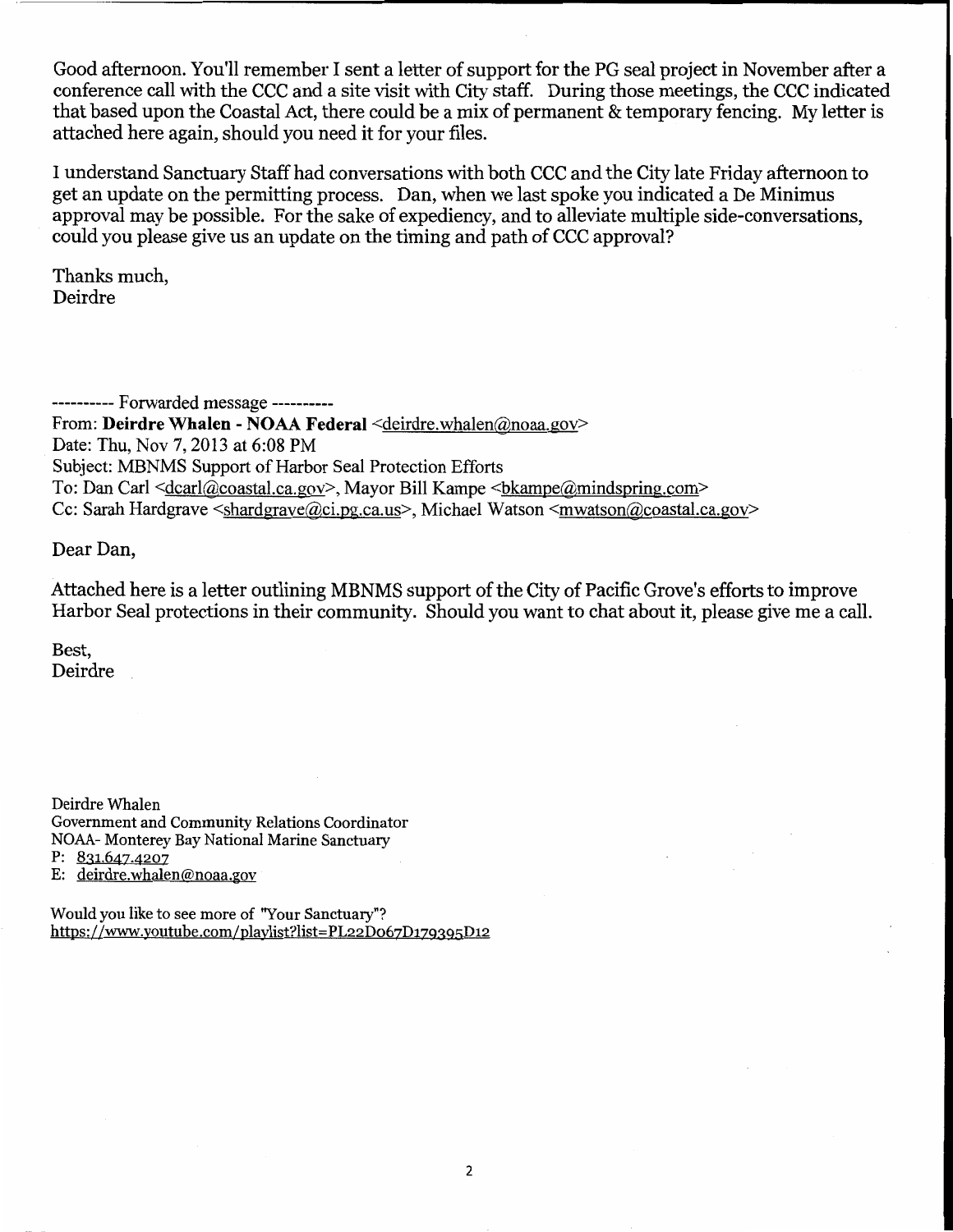

UNITED STATES DEPARTMENT OF COMMERCE National Oceanic and Atmospheric Administration NATIONAL OCEAN SERVICE Monterey Bay National Marine Sanctuary 99Pacific, Bld. 455 Monterey. California 93940

November 7, 2013

Dan Carl California Coastal Commission 725 Front Street, Suite 300 Santa Cruz, California 95060

#### SUBJECT: Support for City of Pacific Grove Protection of Natural Resources Under Newlycodified Harbor Seal Ordinance.

Dear Mr. Carl:

NOAA's Monterey Bay National Marine Sanctuary (MBNMS) has been coordinating with the City of Pacific Grove over the past year to develop an improved plan for addressing negative interactions between the general public and Harbor Seals in sensitive locations and pupping areas. MBNMS staff have offered guidance, direction, and input to the City's plan.

I understand the City will be submitting an application to your office shortly for review. The City adopted an ordinance in October 2013 to protect harbor seals at beaches during the springtime pupping season. In order to accomplish this goal, City improvements will include both temporary and permanent fencing adjacent to pupping beaches, as well as educational signage posted at appropriate locations along the shoreline trail.

The necessary signage will outline information about harbor seals; including the importance of protecting birthing harbor seals mothers, and preventing harassment or disturbance—as mandated by the Marine Mammal Protection Act.

MBNMS staff realize the importance and challenges of providing educational messages to the public. We anticipate the elements included in the City's Plan will alleviate unfortunate interactions, and will facilitate local community education while resulting in necessary protection of these marine mammals at local beaches. Prudent resource management and stewardship of Sanctuary resources is good for protected species; is good for sustainable tourism; and improves the quality of life for those who live here.

Thank you for taking our comments into consideration as you formulate recommendations and policy decisions. Should you have any questions regarding this matter, please contact Ms. Lisa Emanuelson (lisa.emanuelson@noaa.gov) or myself via email at deirdre.whalen@noaa.gov. Thank you for your continued cooperation with the Monterey Bay National Marine Sanctuary.

Sincerely,

vesdre Wraten

**DEIRDRE WHALEN** Government & Community Relations Coordinator

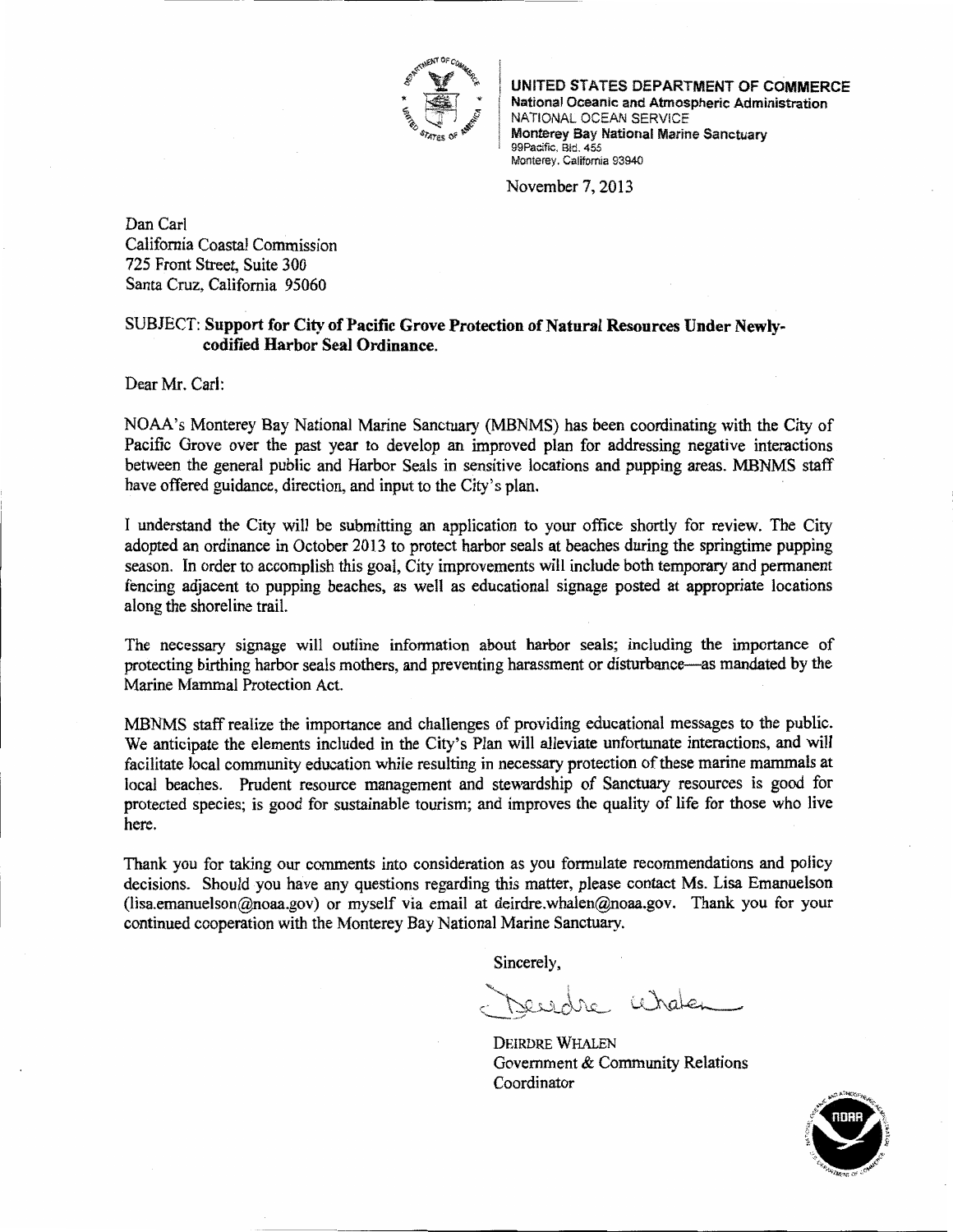#### OBJECTION to Item 17 of March 13, 2014

**Waiver provision in Central Coast** District Manager's report for CDP 3-13-1175-W

From Thom Akeman

Please consider this an objection to a waiver included in the Central Coast District Manager's report to the Coastal Commission scheduled as Item 17 on March 13, 2014. The waiver for Pacific Grove's CDP 3-13-1175-W calls for "symbolic fencing," defined as low posts and cable, to be used as protection for harbor seal pups born on otherwise unprotected beaches this spring.

As a longtime Bay Net docent for the Monterey Bay National Marine Sanctuary, I believe such "symbolic fencing" would be useless in this case and could result in the needless deaths of many helpless pups.

I am one of the docents who have been watching these seals - and people along the adjacent coastal recreation trail - closely during the past 8 springs when harbor seals have chosen to give birth on the pocket beaches of a cove at the bottom of Pacific Grove's 5<sup>th</sup> Street. The cove stretches from the side of Stanford's Hopkins Marine Station to the side of the city's Berwick Park.

For the first 7 of those springs, city public works crews put up temporary fencing - the waist-high, white plastic, mesh fencing used for temporary traffic restrictions, event boundaries etc. - for a month or 2 to keep people away from the helpless seal pups nursing on the beach. It was effective and I'm not aware of anyone objecting to such temporary closures.

Last year city administrators decided to try something "prettier" and put up redwood railings with signs instead of the mesh fencing. Consequently, hundreds of people stooped through or walked around and went down to the beaches. The human intrusions scared away nursing mothers and, I believe, caused most of the record deaths of newborn seals. I personally saw 26 baby carcasses on the PG shoreline, compared to 7 the year before. Other docents saw more - and photographed the lifeless remains for documentation.

Our Bay Net docents tried to prevent as much intrusion as we could and we talked to 26,211 people in the pupping area last year. But there were never enough of us to keep up with the crowds that gather to watch the adorable seal pups. Since we tend not to be young athletes, 4 or us surrous model in the excessive hours we put in last year and 2 had to go in for surgeries **RECEIVED** 

MAR 0 5 2014

CALIFORNIA **COASTAL COMMISSION** ENTHAL OOAST AREA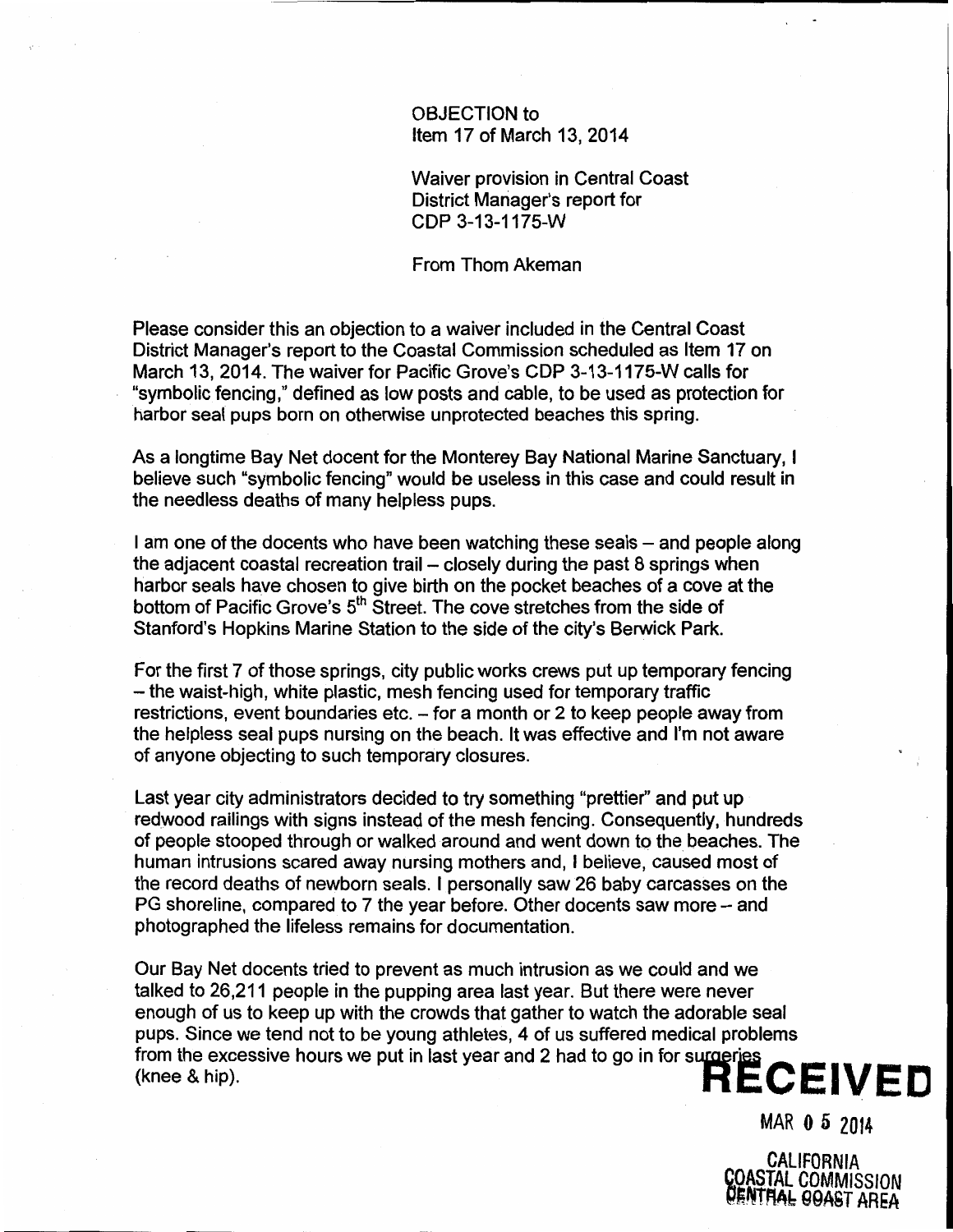Because of last year's calamity, the city adopted an ordinance calling for mesh fencing to protect seal pups from now on. Unfortunately, city staff didn't get through Coastal Commission application processes in time for this year so a waiver was requested. There have been 2 live seal births so far and we expect about 100 more to start any day now.

But the waiver as written overrules mesh fencing and allows only low posts and cable. As a docent very familiar with the situation, I believe low cable would be useless in this case and allow another disastrous vear.

Fortunately, most seals give birth on a beach at Hopkins Marine Station that is permanently separated from the recreation trail by a 6-foot tall chain link fence that protects the campus. But that beach gets so crowded during the pupping season that many pregnant seals head west to the little beaches in the 5<sup>th</sup> Street cove to give birth. The pups nurse and learn to swim for about 3 weeks, when they are totally dependent on their mothers to survive.

Our Bay Net docents met over the weekend and started getting ready for this year's pupping season. Notably, the 4 who were sidetracked by injuries last year were all back and ready to do it all again. But we will never have enough docents to saturate the area from sunup to sundown, so we really need effective fencing to help protect the seal pups while we explain the natural history to onlookers watching harmlessly from the shoreline.

As I understand it, it takes 4 coastal commissioners to pull this item for a full consideration of waiver terms that might protect helpless animals, not kill them We hope there will be at least 4 willing to do that.

--Thom Akeman thomakeman@sbcglobal.net 831-649-0187 228 18<sup>TH</sup> St., Pacific Grove, CA 93950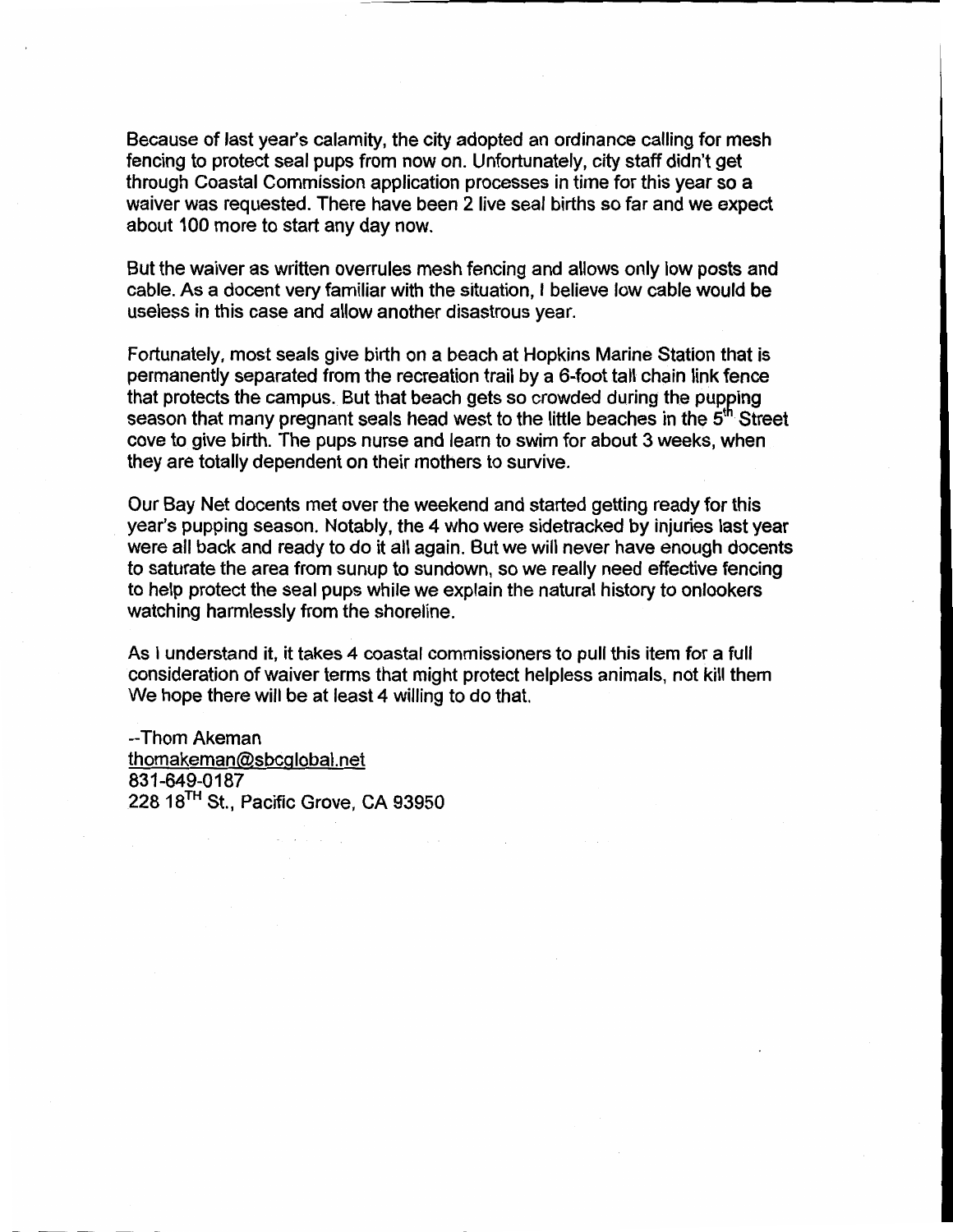**CENTRAL COAST DISTRICT OFFICE 725 FRONT STREET, SUITE 300 SANTA CRUZ, CA 95060 PHONE: (831) 427-4863 FAX: (831) 427-4877 WEB: WWW.COASTAL.CA.GOV** 



# **NOTICE OF PROPOSED PERMIT WAIVER**

- **Date:** February 27, 2014
- **To:** All Interested Parties
- **From:** Madeline Cavalieri, Central Coast District Manager Mike Watson, Coastal Planner
- **Subject: Coastal Development Permit (CDP) Waiver 3-13-1295-W**  Applicant: San Jose State University Foundation

#### Proposed Development

Two-year extension of a temporary 720-square foot mobile office building located immediately adjacent to an existing Moss Landing Marine Laboratories' (MLML) building at 7539 Sandholdt Road, at the Moss Landing Harbor in unincorporated North Monterey County.

#### Executive Director's Waiver Determination

Pursuant to Title 14, Section 13238 of the California Code of Regulations, and based on project plans and information submitted by the Applicant regarding the proposed development, the Executive Director of the California Coastal Commission hereby waives the requirement for a CDP for the following reasons:

On November 4, 2009, the Commission authorized the placement of a temporary mobile office building on a vacant disturbed lot at MLML, finding that the project would not adversely impact coastal resources. The temporary building has no sewer or water hookups and is utilized by MLML employees. The November 2009 authorization was valid for a period of two years, and included a provision that would allow extensions of the authorization period for good cause. The Commission extended the project's authorization period in 2011 to November 2013. The current proposal would extend the authorization period for an additional two years, i.e. until March 13, 2016. Consistent with the Commission's prior action, the temporary building will be removed after two years unless extended for good cause by the Executive Director. In sum, the proposed project will not adversely impact coastal resources and is consistent with the Coastal Act and the certified Monterey Local Coastal Program.

#### Coastal Commission Review Procedure

This waiver is not valid until the waiver has been reported to the Coastal Commission. This waiver is proposed to be reported to the Commission on Thursday, March 13, 2014, in Long Beach. If four Commissioners object to this waiver at that time, then the application shall be processed as a regular CDP application.

#### **If you have any questions about the proposal or wish to register an objection, please contact Mike Watson in the Central Coast District office.**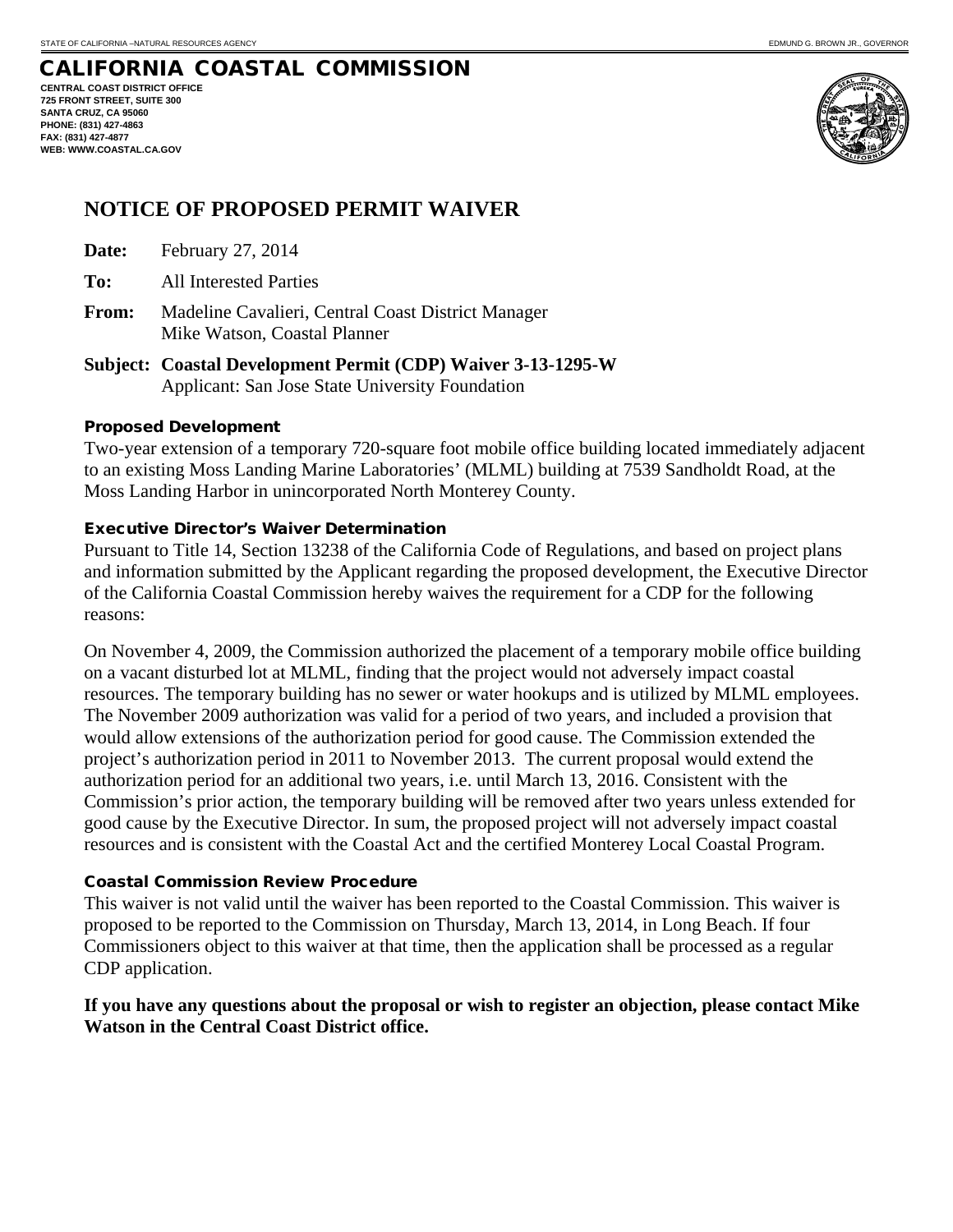**CENTRAL COAST DISTRICT OFFICE 725 FRONT STREET, SUITE 300 SANTA CRUZ, CA 95060 PHONE: (831) 427-4863 FAX: (831) 427-4877 WEB: WWW.COASTAL.CA.GOV**



# **NOTICE OF PROPOSED PERMIT WAIVER**

- **Date:** February 27, 2014
- **To:** All Interested Parties
- **From:** Madeline Cavalieri, Central Coast District Manager Mike Watson, Coastal Planner
- **Subject: Coastal Development Permit (CDP) Waiver 3-14-0444-W-Corrected**  Applicant: City of Monterey

#### Proposed Development

Installation of a fat, oil, and grease (FOG) treatment system, including additional decking to support three 250 gallon hydro-mechanical grease interceptors, a secondary containment system with alarm, and related plumbing at Wharf #1 in the City of Monterey, Monterey County.

#### Executive Director's Waiver Determination

Pursuant to Title 14, Section 13238 of the California Code of Regulations, and based on project plans and information submitted by the Applicant regarding the proposed development, the Executive Director of the California Coastal Commission hereby waives the requirement for a CDP for the following reasons:

The proposed FOG treatment system will bring the City into compliance with Clean Water Act requirements regarding the collection, treatment, and disposal of fats, oils and grease generated at Monterey's Wharf #1 restaurants and eateries. The treatment system will be constructed below the main deck of the wharf and in the approximate location of similar existing facilities. The containment area will be expanded to facilitate additional infrastructure and to ensure adequate containment in the event of a spill. Removal of grease from the sanitary sewer system is intended to prevent clogging and accidental spills / overflow of waste water pipes and infrastructure, thereby enhancing coastal water quality. The Applicant has proposed best management practices and construction measures to prevent spills and/or construction debris from entering marine waters during construction. Disruptions to public access during construction will be minimized by maintaining access to the boat launch facilities and by restricting access only in the immediate area of construction. Accordingly, the project will not have any significant adverse impacts on coastal resources, including public access to the shoreline.

#### Coastal Commission Review Procedure

This waiver is not valid until it has been reported to the Coastal Commission. This waiver is proposed to be reported to the Commission on Thursday, March 13, 2014, in Long Beach. If four Commissioners object to this waiver at that time, then the application shall be processed as a regular CDP application.

#### **If you have any questions about the proposal or wish to register an objection, please contact Mike Watson in the Central Coast District office.**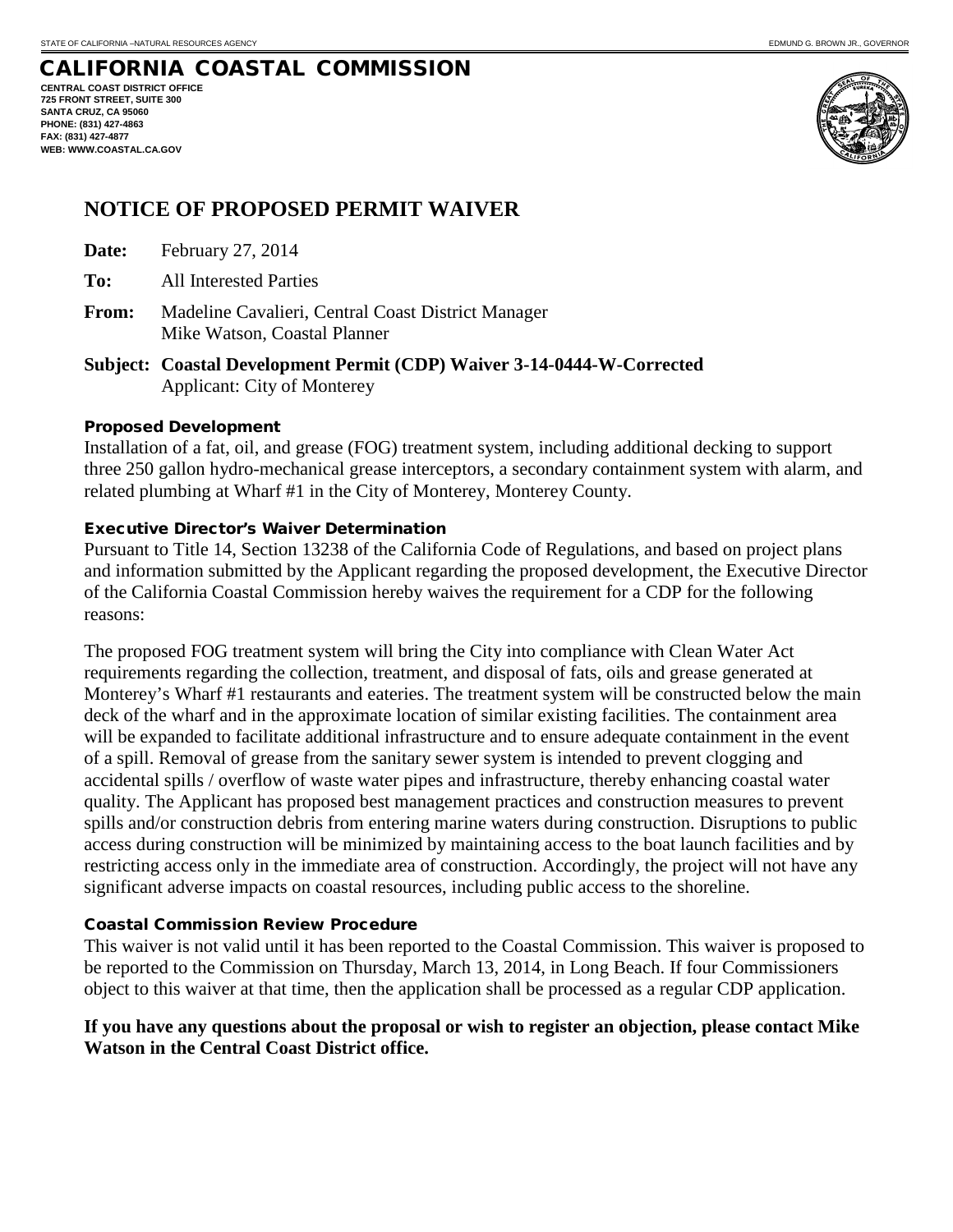#### CALIFORNIA COASTAL COMMISSION **CENTRAL COAST DISTRICT OFFICE 725 FRONT STREET, SUITE 300 SANTA CRUZ, CA 95060 PHONE: (831) 427-4863 FAX: (831) 427-4877 WEB: WWW.COASTAL.CA.GOV**



# NOTICE OF PROPOSED PERMIT AMENDMENT

| Date: | February 27, 2014 |  |
|-------|-------------------|--|
|-------|-------------------|--|

**To:** All Interested Parties

- **From:** Madeline Cavalieri, Central Coast District Manager Daniel Robinson, Coastal Planner
- **Subject: Proposed Amendment to Coastal Development Permit (CDP) 3-08-038** Applicant: Port San Luis Harbor District

#### Original CDP Approval

CDP 3-08-038 was originally approved by the Coastal Commission on December 10, 2008 and authorized Port San Luis to dredge and use for beach nourishment up to 250,000 cubic yards of sediment annually for five years at the Port San Luis Harbor in the unincorporated coastal community of Avila Beach in San Luis Obispo County.

#### Proposed CDP Amendment

CDP 3-08-038 would be amended to allow dredging operations to continue for an additional 5 years, until December 10, 2018. The Commission's reference number for this proposed amendment is **3-08- 038-A1.**

#### Executive Director's Immateriality Determination

Pursuant to Title 14, Section 13166(b) of the California Code of Regulations, the Executive Director of the California Coastal Commission has determined that the proposed CDP amendment is immaterial for the following reasons:

The Coastal Commission has historically permitted dredging activities within Port San Luis Harbor since 1994, and the Applicant has successfully undertaken dredging activities in accordance with approved permits. The Applicant has proposed to continue dredging operations subject to the conditions of approval of CDP 3-08-038 (e.g. sediment sampling and testing, submittal of a dredge operations plan prior to each dredge episode, evidence of other agency approvals, etc.). This amendment incorporates those conditions of approval and revises them accordingly, and also extends the dredging expiration date for an additional five years until December 10, 2018 (see Attachment A).

The Dredge Materials Management Team (DMMT) is comprised of regulatory agencies, including the Coastal Commission, Regional Water Quality Control Board (RWQCB), U.S. Army Corps of Engineers (USACE), and the Environmental Protection Agency (EPA). The DMMT reviewed and approved the Applicant's Sediment Sampling Analysis Plan (SAP) and lab results on February 25, 2014. Based on this, the USACE has authorized a provisional permit and will issue its required permit once the Commission has approved this CDP amendment. On December 17, 2013, the RWQCB issued its 401 certification letter authorizing continued dredging activities.

In short, the proposed amendment will allow dredging to continue for five additional years under the

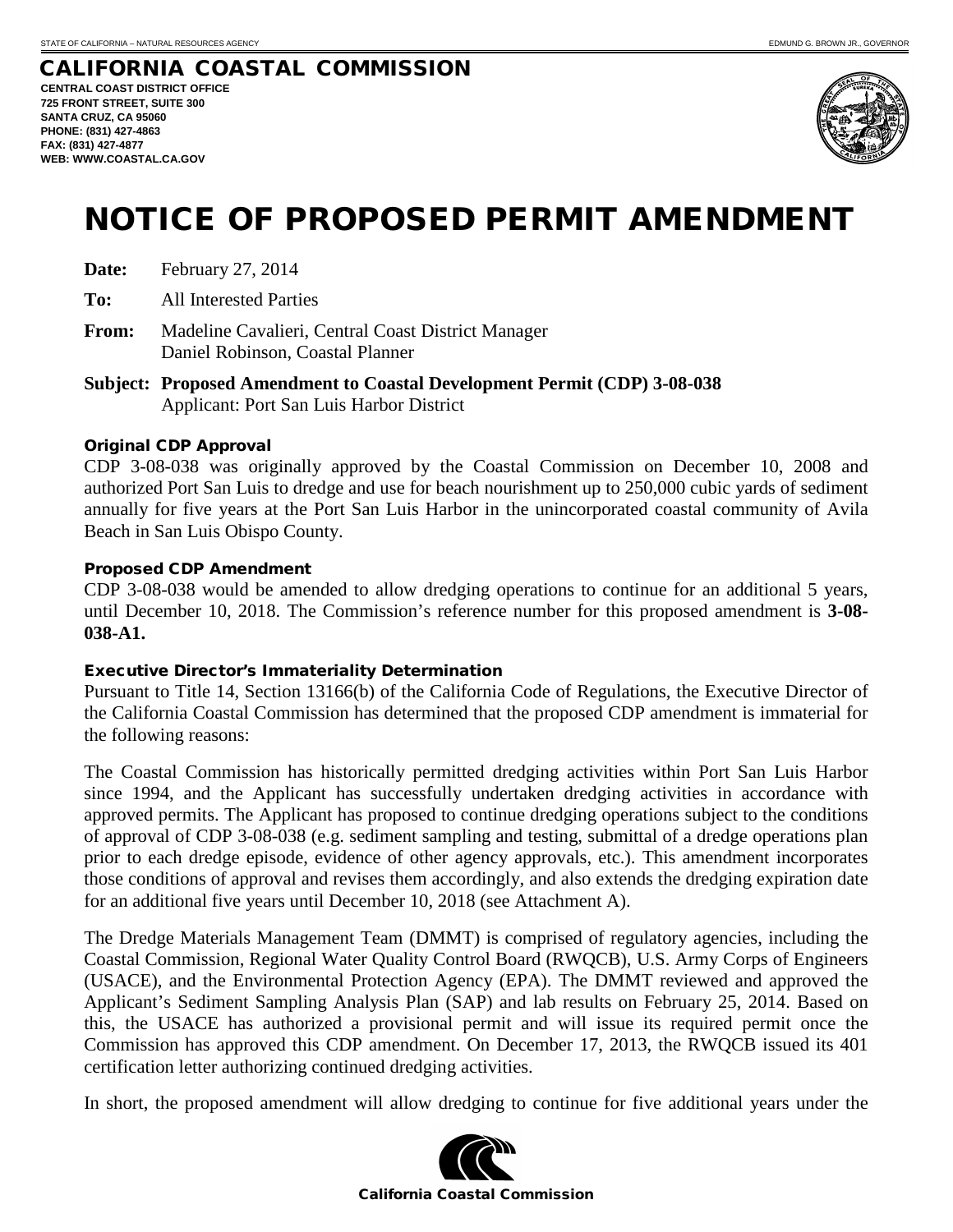## NOTICE OF PROPOSED PERMIT AMENDMENT

CDP 3-08-038 (Port San Luis Harbor Dredging)

Proposed Amendment 3-08-038-A1

#### Page 2

conditions of CDP 3-08-038, as modified in Attachment A, thereby ensuring that the dredging activities are accomplished in a manner that is most protective of marine resources and public access, consistent with the Coastal Act.

#### Coastal Commission Review Procedure

The CDP will be amended as proposed if no written objections are received in the Central Coast District office within ten working days of the date of this notice. If such an objection is received, the objection and the Executive Director's response to it will be reported to the Commission on March 13, 2014, in Long Beach. If three Commissioners object to the Executive Director's determination of immateriality at that time, then the application shall be processed as a material CDP amendment.

**If you have any questions about the proposal or wish to register an objection, please contact Daniel Robinson in the Central Coast District office.** 

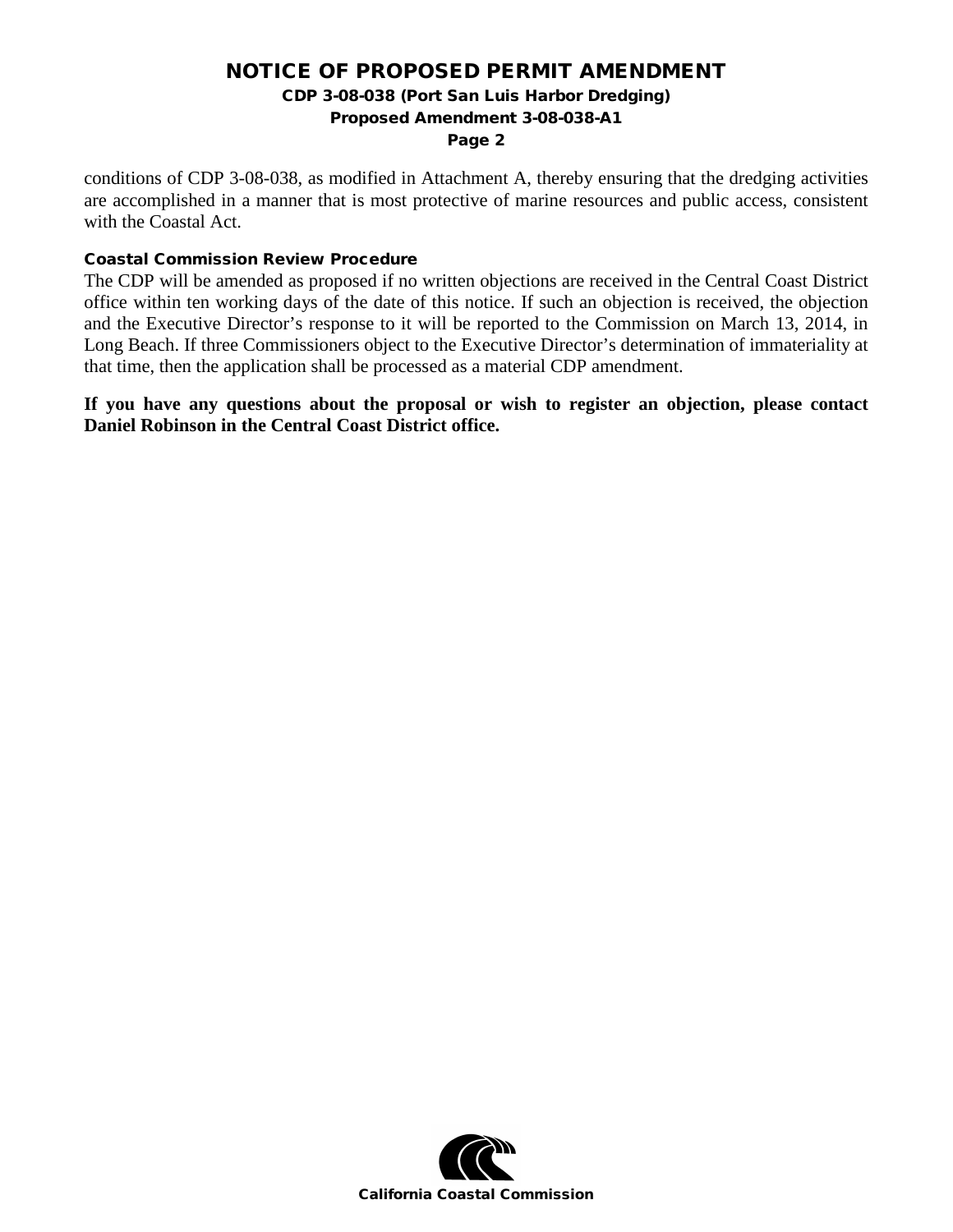# 3-08-038 Coastal Development Permit Conditions of Approval (As Amended by CDP 3-08-038-A1)

## A. Standard Conditions

- **1. Notice of Receipt and Acknowledgment.** The permit is not valid and development shall not commence until a copy of the permit, signed by the Permittee or authorized agent, acknowledging receipt of the permit and acceptance of the terms and conditions, is returned to the Commission office.
- **2. Expiration.** If development has not commenced, the permit will expire two years from the date on which the Commission voted on the application. Development shall be pursued in a diligent manner and completed in a reasonable period of time. Application for extension of the permit must be made prior to the expiration date.
- **3. Interpretation.** Any questions of intent or interpretation of any condition will be resolved by the Executive Director or the Commission.
- **4. Assignment.** The permit may be assigned to any qualified person, provided assignee files with the Commission an affidavit accepting all terms and conditions of the permit.
- **5. Terms and Conditions Run with the Land.** These terms and conditions shall be perpetual, and it is the intention of the Commission and the Permittee to bind all future owners and possessors of the subject property to the terms and conditions.

## B. Special Conditions

- **1. Maximum Dredge Volume.** Dredging and disposal shall not exceed 250,000 cubic yards of materials per year.
- **2. Permit Expiration**. This coastal development permit shall be valid for 5 years from the date of Commission approval (i.e., until December 10, 20183), or until ACOE permit number 200201383-LM SPL-2014-00063-CLH for the authorized activities expires, whichever comes first.
- **3. Initial Sediment Sampling and Testing Required**. PRIOR TO THE COMMENCEMENT OF THE FIRST DREDGING EPISODE ALLOWED UNDER THIS PERMIT CDP AMENDMENT 3-08-038-A1, the Permittee shall submit to the Executive Director for review and approval two copies of each of the following:
	- **(a) Sampling Analysis Plan.** A sampling analysis plan (SAP) that clearly describes and delineates sediment sampling locations and applicable testing protocols. The SAP shall ensure that representative sample locations applicable to authorized dredging areas are tested.
	- **(b) Sediment Testing.** An analysis of all sediment samples identified by the SAP (i.e., chemical, physical, and biological analyses) using the most current ACOE and EPA testing methods and procedures. If any such samples do not meet ACOE, EPA, and RWQCB dredge disposal standards, then the materials from the sampled area shall not be allowed to be deposited on beaches or in the nearshore environment, but rather shall be properly disposed of at an inland location (i.e., landfill or equivalent). All other dredge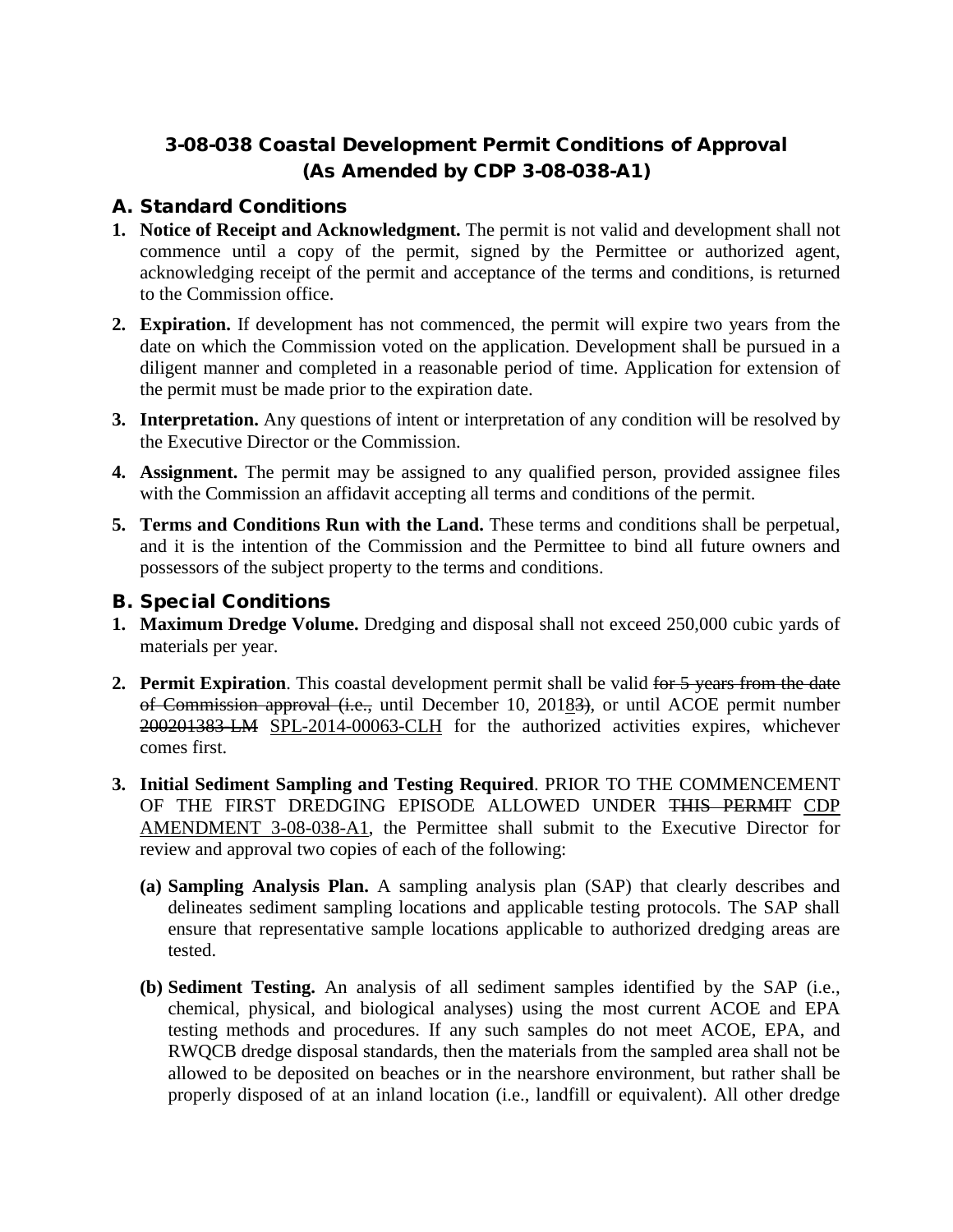materials shall be deposited in the six locations identified by the Port District (see Exhibit C).

- **4. Dredge Operations Plan**. PRIOR TO THE COMMENCEMENT OF EACH DREDGING EPISODE, the Permittee shall submit for Executive Director review and approval two copies of a detailed dredge operations plan (DOP) that clearly identifies all dredge operations (including, at a minimum, identification of areas to be dredged, dredging depths, overdredge depths, quantity of materials to be dredged, specific location of dredge spoils disposal, all methods for spreading/grooming beach nourishment areas, all timing (including dredge start and stop days, hours of operations, etc.), all pipeline locations, all measures to be taken to define and delineate dredge activity areas, equipment to be used, etc.). All such DOPs shall, at a minimum, incorporate the following provisions:
	- **(a) Dredge Prohibition Areas**. Dredging operations shall not occur in sensitive rocky substrate and kelp forest areas as identified in Exhibit D. Prior to the commencement of dredging activities, all such areas to be avoided shall be clearly demarcated with floatable buoys, or other devices which are clearly visible on surface waters, so as to allow dredge equipment operators to easily identify dredge prohibition areas.
	- **(b) Grunion Spawning Protection.** If disposal and/or grooming of dredge spoils will be conducted on beaches during the California grunion spawning season (i.e., from March 1st through September 1st), the affected beach area shall be monitored during all such activities by a qualified professional biologist, approved by the Executive Director, to determine if grunion runs are occurring. If grunion runs are observed, the Permittee shall cease all such beach disposal and grooming operations during any forecasted spawning period, and if any eggs are found, all activities on the beach shall cease until grunion eggs have hatched.
	- **(c) Public Recreational Access Protection.** Dredging operations shall be conducted in such a manner as to avoid, to the greatest extent possible, interference with public recreational access in the Port San Luis Harbor area. At a minimum, all measures to be implemented to avoid public recreational access impacts due to dredge pipelines shall be identified (such measures may include, but are not limited to, uncoupling segments to allow unimpaired pedestrian movement, building small-scale sand ramps over pipelines, pipeline removal during times of peak beach use, etc.).
	- **(d) Equipment Maintenance.** All dredging equipment (e.g. pipelines, pumps, etc.) shall be maintained and inspected by Port District staff on a regular schedule to ensure proper operation and to eliminate any potential for spills, waterway or beach access conflicts.

The Permittee shall undertake development in accordance with the approved DOPs.

**5. Other Agency Approvals.** PRIOR TO THE COMMENCEMENT OF THE FIRST DREDGING EPISODE ALLOWED UNDER THIS PERMIT CDP AMENDMENT 3-08- 038-A1, the Permittee shall submit to the Executive Director for review a copy of a valid permit, letter of permission, or evidence that no permit is necessary for the project authorized by this CDP from the following agencies: ACOE, EPA, and RWQCB.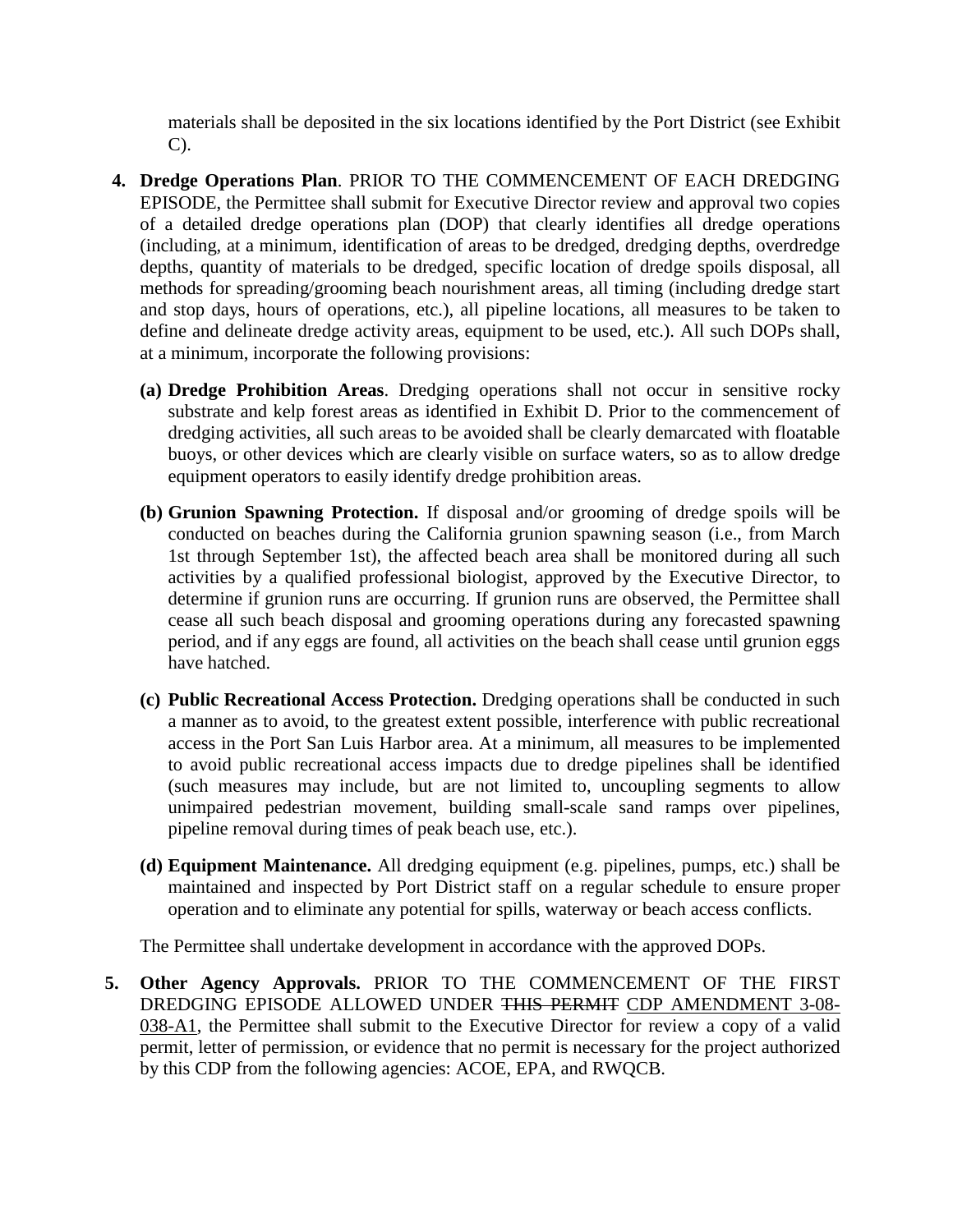#### CALIFORNIA COASTAL COMMISSION **CENTRAL COAST DISTRICT OFFICE 725 FRONT STREET, SUITE 300 SANTA CRUZ, CA 95060 PHONE: (831) 427-4863 FAX: (831) 427-4877 WEB: WWW.COASTAL.CA.GOV**



# NOTICE OF PROPOSED PERMIT AMENDMENT

| Date: | February 27, 2014 |
|-------|-------------------|
|-------|-------------------|

**To:** All Interested Parties

**From:** Madeline Cavalieri, Central Coast District Manager Karen Geisler, Coastal Planner

**Subject: Proposed Amendment to Coastal Development Permit (CDP) 3-90-031** Applicant: City of Santa Cruz Department of Public Works

#### Original CDP Approval

CDP 3-90-031 was approved by the Coastal Commission on November 15, 1990, and was amended on April 10, 1992 (CDP Amendment 3-90-031-A1). CDP 3-90-031 provided for the construction of Neary Lagoon drainage improvements, including a 66" storm drain pipeline under Beach Street and an outfall structure at Cowell Beach. CDP 3-90-031-A1 provided for the replacement and minor realignment of a 50-foot section of existing damaged seawall located between the storm drain outlet and the Municipal Wharf. The project site is located on Cowell Beach, which is adjacent to the Municipal Wharf, in the City of Santa Cruz.

#### Proposed CDP Amendment

CDP 3-90-031 would be amended to include the placement of a temporary steel plate directly in front of the outfall structure at Cowell Beach. The 11' x 11' steel plate would be placed over the outfall's opening following cessation of the winter rains and before Memorial Day, and would be removed prior to the rainy season in preparation for winter flows from Neary Lagoon through the pipeline to the ocean. The Commission's reference number for this proposed amendment is **3-90-031-A2.**

#### Executive Director's Immateriality Determination

Pursuant to Title 14, Section 13166(b) of the California Code of Regulations, the Executive Director of the California Coastal Commission has determined that the proposed CDP amendment is immaterial for the following reasons:

The installation of a temporary steel plate at the opening of the existing outfall, which will remain in place during the non-rainy season, will prevent sand, kelp, and debris from entering the pipeline during periods of high wave run-up. By ensuring that such material does not enter the pipeline, the proposed project will reduce or eliminate bacterial growth in the pipeline that has led to water quality impacts on Cowell Beach, and will also prevent obstructions of water flow from Neary Lagoon to the ocean during the winter months. The project is designed to allow water to seep past the plate and into the sand as needed and the plate will be removed prior to the first significant winter rains each year to allow the City to open up drainage from Neary Lagoon to the ocean. The proposed project includes best management practices designed to protect water quality and beach access during installation and removal of the plate. In addition, the plate would be located within the existing pipe, and would not in any way obstruct public access. In sum, the proposed amendment protects public access and recreational opportunities